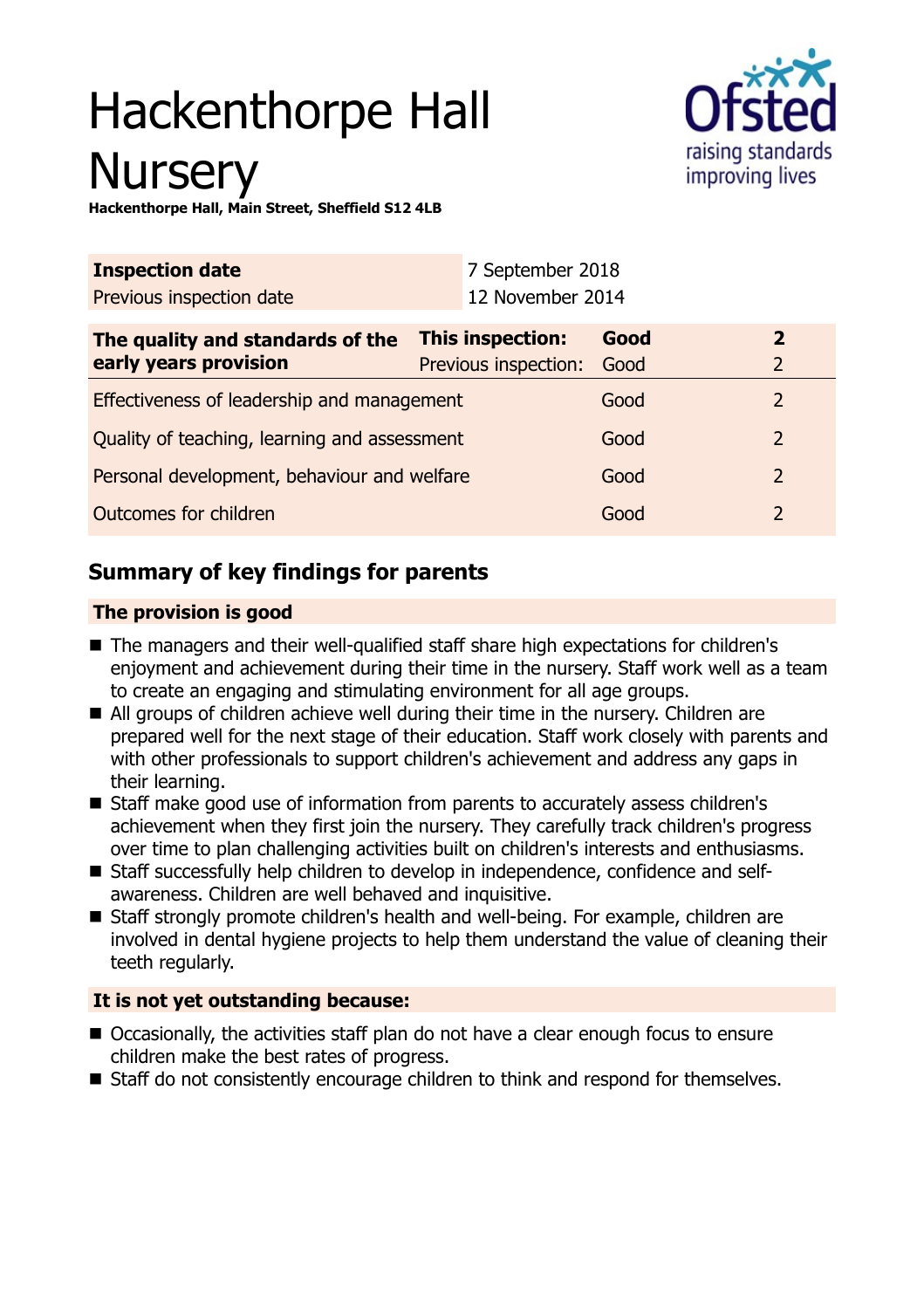## **What the setting needs to do to improve further**

#### **To further improve the quality of the early years provision the provider should:**

- **n** sharpen the planning and organisation of activities to ensure there is always clear focus to fully support children's achievement
- strengthen staff's teaching to more consistently encourage children to think and respond for themselves.

#### **Inspection activities**

- $\blacksquare$  The inspector observed the quality of teaching during activities indoors and outdoors and assessed the impact this has on children's learning.
- $\blacksquare$  The inspector completed joint observations with the management.
- $\blacksquare$  The inspector spoke to children and staff.
- The inspector held meetings with the managers. He looked at relevant documentation, such as evidence of the suitability of staff.
- $\blacksquare$  The inspector spoke to parents and took account of their written views.

**Inspector** Andrew Clark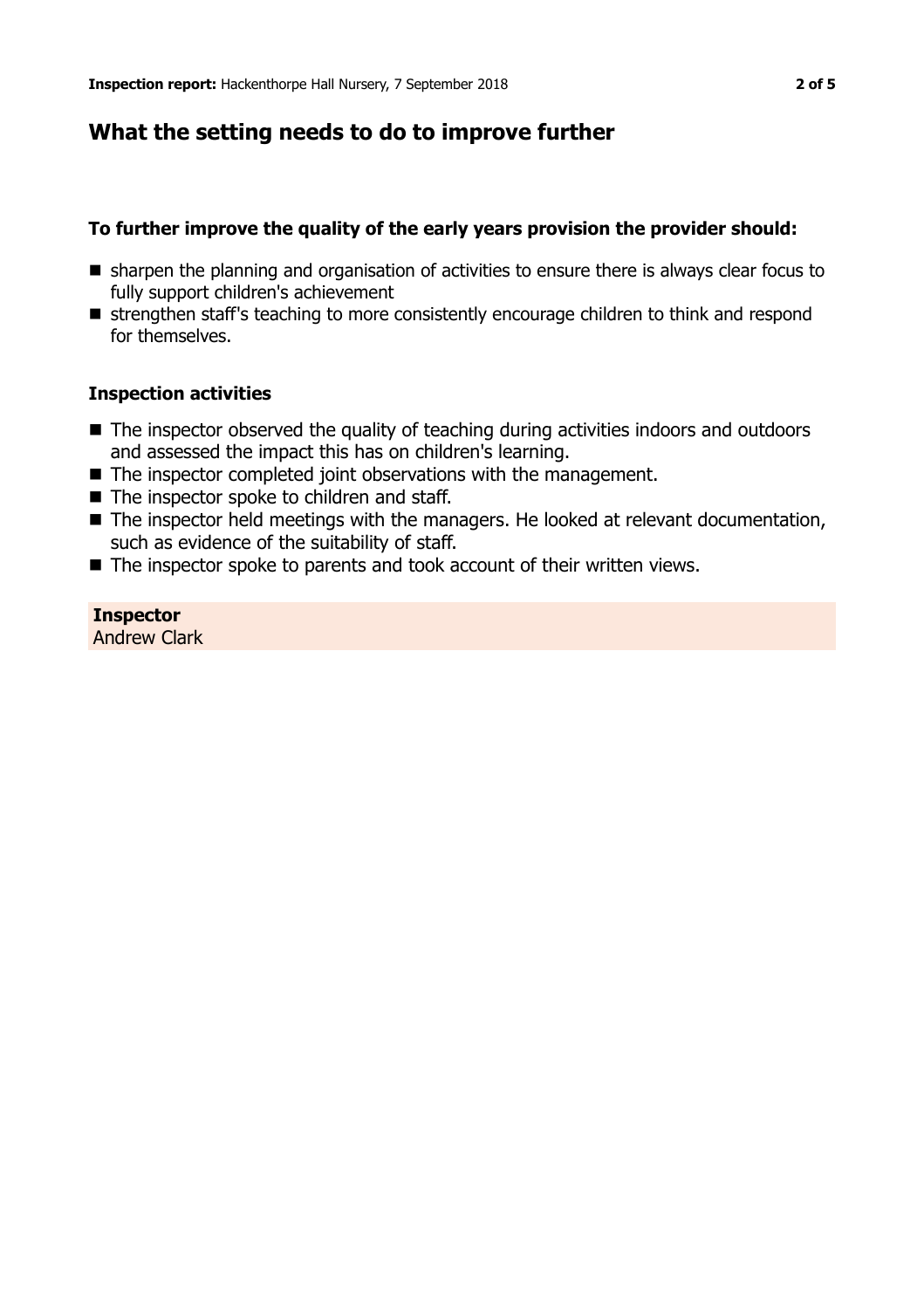## **Inspection findings**

## **Effectiveness of leadership and management is good**

The procedures to observe and evaluate the quality of teaching and its impact on learning are good. The management team helps staff to take full advantage of training to improve the quality of the nursery's provision. This has strengthened, for example, support for children's development of healthy lifestyles and planning and assessment arrangements. Arrangements for safeguarding are effective. The designated safeguarding leader ensures staff are well trained in child protection procedures. She regularly tests their knowledge and understanding through spot checks, quizzes and staff meetings. Staff are deployed well and are vigilant indoors and outside.

## **Quality of teaching, learning and assessment is good**

The nursery has a strong focus on developing children's enjoyment of learning and promoting communication skills well overall. They provide lots of opportunities for children to listen to stories, songs and rhymes and follow the actions. They develop children's awareness of the world around them through imaginative activities based on their interests. For example, babies try various sensory experiences and begin to make choices when they handle different blends and colours of play dough and similar substances. Older children learn to blend, stir and mix substances to create buns and cakes in their muddy kitchen. Staff set high expectations for children to develop the skills they need for their early reading and writing. For example, older children identify their own name card and stick it to a chart at the start of the session.

## **Personal development, behaviour and welfare are good**

Children know their key person well and staff build good relationships with families. This contributes to the smooth start that children make in their educational experiences. Staff successfully help children to manage and improve their own behaviour and relationships. They help children develop their self-confidence and self-awareness. For example, they support children with regular and purposeful praise and guidance and show respect for their work through attractive displays around the rooms. Children learn to be increasingly independent and to make their own decisions and choices. Staff encourage children to contribute to a tidy and healthy environment. They provide a good variety of nutritious and balanced meals. They establish strong routines for children to wash their hands before eating and clean their teeth afterwards.

## **Outcomes for children are good**

All groups of children have positive attitudes to learning. Children are curious and persistent in their tasks. Children develop their mathematical and problem-solving skills. For example, they roll different coloured balls down a series of pipes to see which go the furthest. They extend their emerging physical skills. For example, babies learn to manipulate small toys and to pull themselves up on the furniture. Older children become increasingly confident in climbing, balancing and sliding on the climbing frames.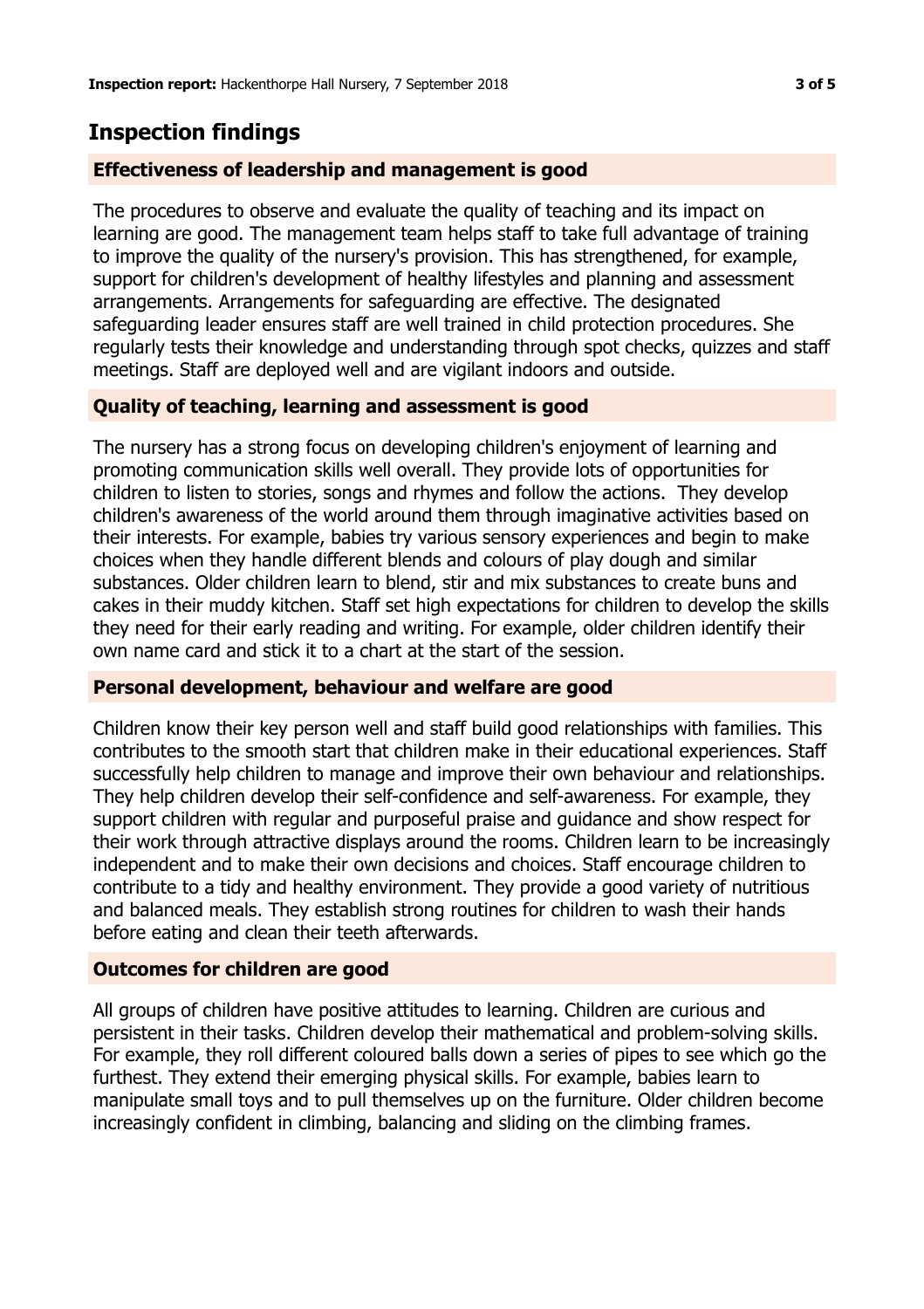## **Setting details**

| Unique reference number                             | 300887                                                                               |  |
|-----------------------------------------------------|--------------------------------------------------------------------------------------|--|
| <b>Local authority</b>                              | Sheffield                                                                            |  |
| <b>Inspection number</b>                            | 10069722                                                                             |  |
| <b>Type of provision</b>                            | Full day care                                                                        |  |
| <b>Registers</b>                                    | Early Years Register, Compulsory Childcare<br>Register, Voluntary Childcare Register |  |
| Day care type                                       | Childcare on non-domestic premises                                                   |  |
| Age range of children                               | $0 - 4$                                                                              |  |
| <b>Total number of places</b>                       | 76                                                                                   |  |
| Number of children on roll                          | 100                                                                                  |  |
| Name of registered person                           | Hackenthorpe Hall Limited                                                            |  |
| <b>Registered person unique</b><br>reference number | RP908994                                                                             |  |
| Date of previous inspection                         | 12 November 2014                                                                     |  |
| Telephone number                                    | 0114 2483737                                                                         |  |

Hackenthorpe Hall Nursery registered in 1999. The nursery employs 19 members of childcare staff. Of these, 17 hold appropriate early years qualifications at level 2 or higher, including 10 at level 3, two at level 4 one at level 5 and two at level 6. The nursery Monday to Friday from 7.30am until 6.30pm all year round, except for bank holidays. The nursery provides funded early education for two-, three- and four-year-old children.

This inspection was carried out by Ofsted under sections 49 and 50 of the Childcare Act 2006 on the quality and standards of provision that is registered on the Early Years Register. The registered person must ensure that this provision complies with the statutory framework for children's learning, development and care, known as the early years foundation stage.

Any complaints about the inspection or the report should be made following the procedures set out in the guidance Complaints procedure: raising concerns and making complaints about Ofsted, which is available from Ofsted's website: www.ofsted.gov.uk. If you would like Ofsted to send you a copy of the guidance, please telephone 0300 123 4234, or email [enquiries@ofsted.gov.uk.](mailto:enquiries@ofsted.gov.uk)